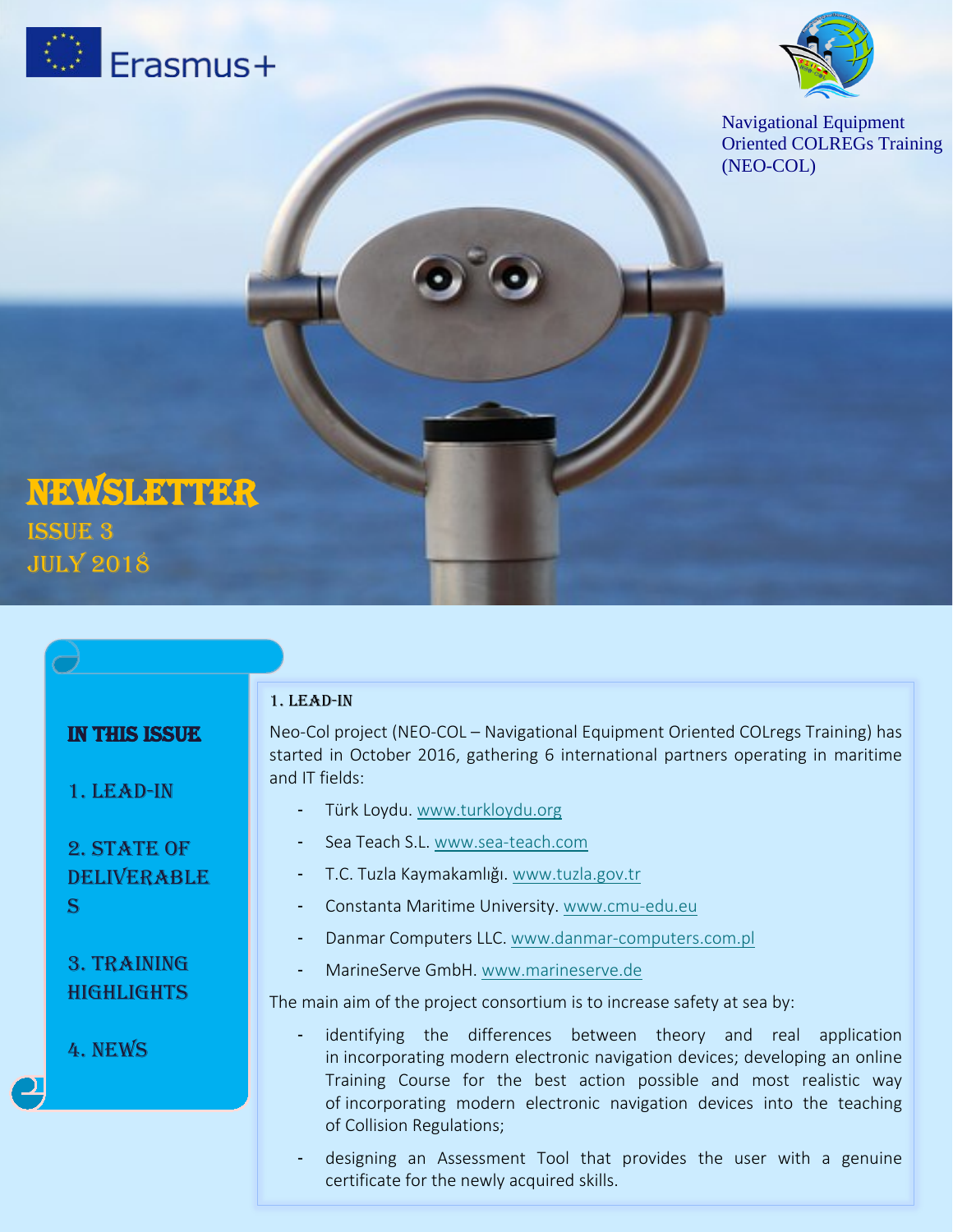# NEO-COL Newsletter III

### 2. State of deliverables

To this point, project partners have been working on the development of two crucial outputs, that are: 1. NEO-COL online Training Course, designed for maritime students, navigational officers and ratings. By applying these Training Modules mariners of all ranks can upgrade their skills and learn how to use electronic navigation devices in the best way that is in accordance with the COLREGs. 2. NEO-COL Assessment Tool, offering technological solution, that will allow online access to the advanced assessment and validation tool. The assessment methodology will be designed to test and grade the level of the users new skills and knowledge acquired from (O1) NEO-COL Online Training

Course.





Soon, on the project website, you will find NEO-COL Training Course, that will integrate examples of Ship Navigation, Radar and ARPA, ECDIS and AIS simulations, and cater for the use of these electronic navigational instruments and their best incorporation into the tuition of the Collision Regulations.